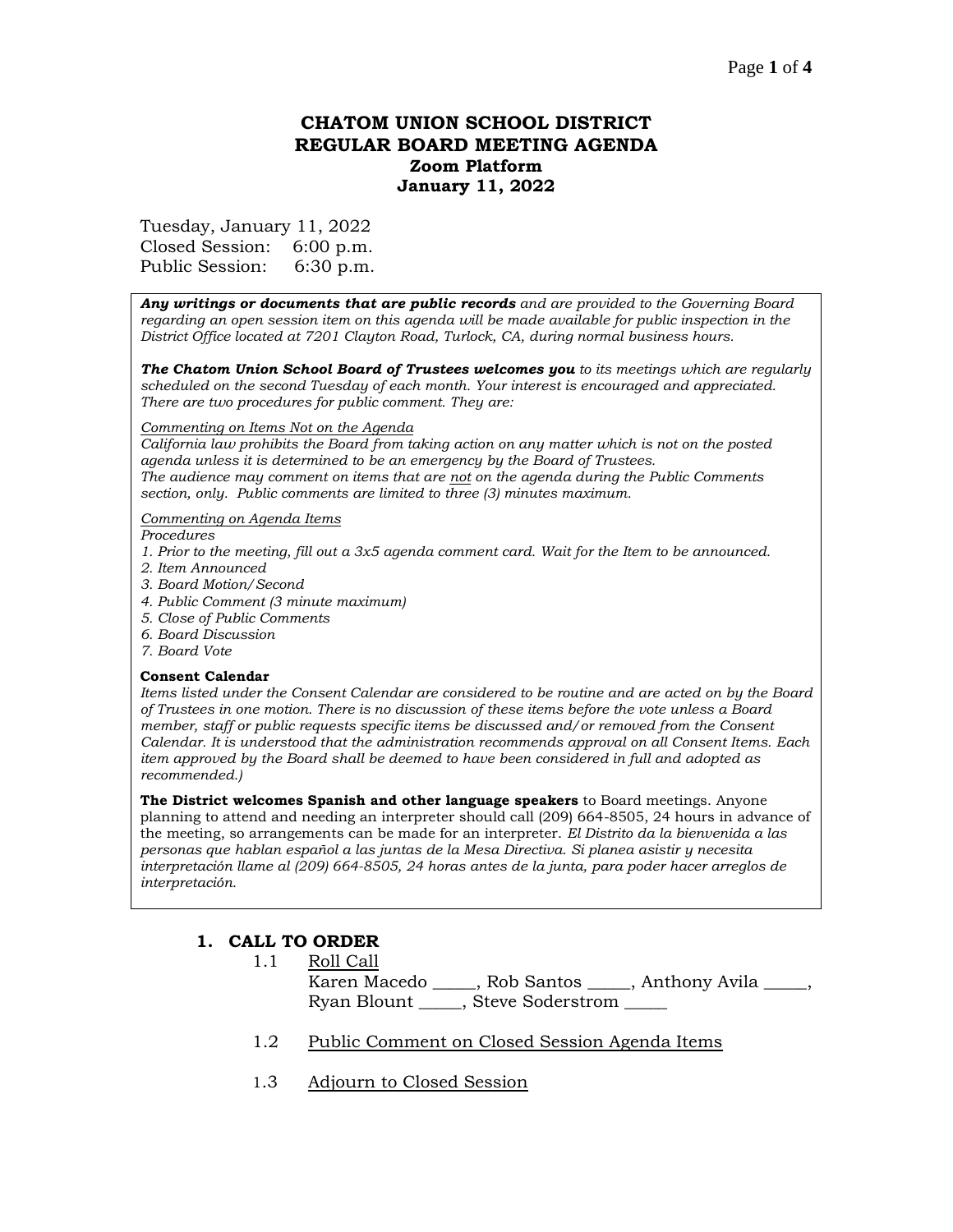### **2. CLOSED SESSION**

*Disclosure of Items Discussed in Closed Session (Gov. Code 54947.7)*

- 2.1 Public Employee Appointment
	- (Gov. Code 54957 and 54954.5 (e)
	- 2.1.1 Short-Term Yard/Cafeteria Supervisor 1 hour/day from December 15, 2021-May 27, 2022
	- 2.1.2 Custodial-Groundskeeping Job 1 hour/day
	- 2.1.3 Food Service District Coordinator
- 2.2 Public Employees Discipline/Dismissal/Release/Non- reelection/Leaves of Absence/Resignation/Retirements And Resolution Regarding Reduction or Discontinuance of Source (Gov. Code 44949 (e) and Gov. Code 44955)
- 2.3 Negotiations
- 2.4 Adjournment Back to Public Session

### **3. OPEN SESSION: CALL TO ORDER**

- 3.1 Roll Call Karen Macedo \_\_\_\_\_, Rob Santos \_\_\_\_\_, Anthony Avila \_\_\_\_\_, Ryan Blount \_\_\_\_\_, Steve Soderstrom \_\_\_\_\_
- 3.2 Flag Salute
- 3.3 Report from Closed Session
- 3.4 Approval of Agenda

#### **4. CONSENT CALENDAR**

- 4.1 Board Minutes
- 4.2 Fiscal Services Warrants/Payroll
- 4.3 Declaration of Obsolete Items
- 4.4 Collection of Developer Fees (if any)
- 4.5 Consider Document Tracking Services (DTS) Contract Renewal
- 4.6 Consider Reaffirming Findings of Resolution #10-12-21-01 for Use of Virtual Meetings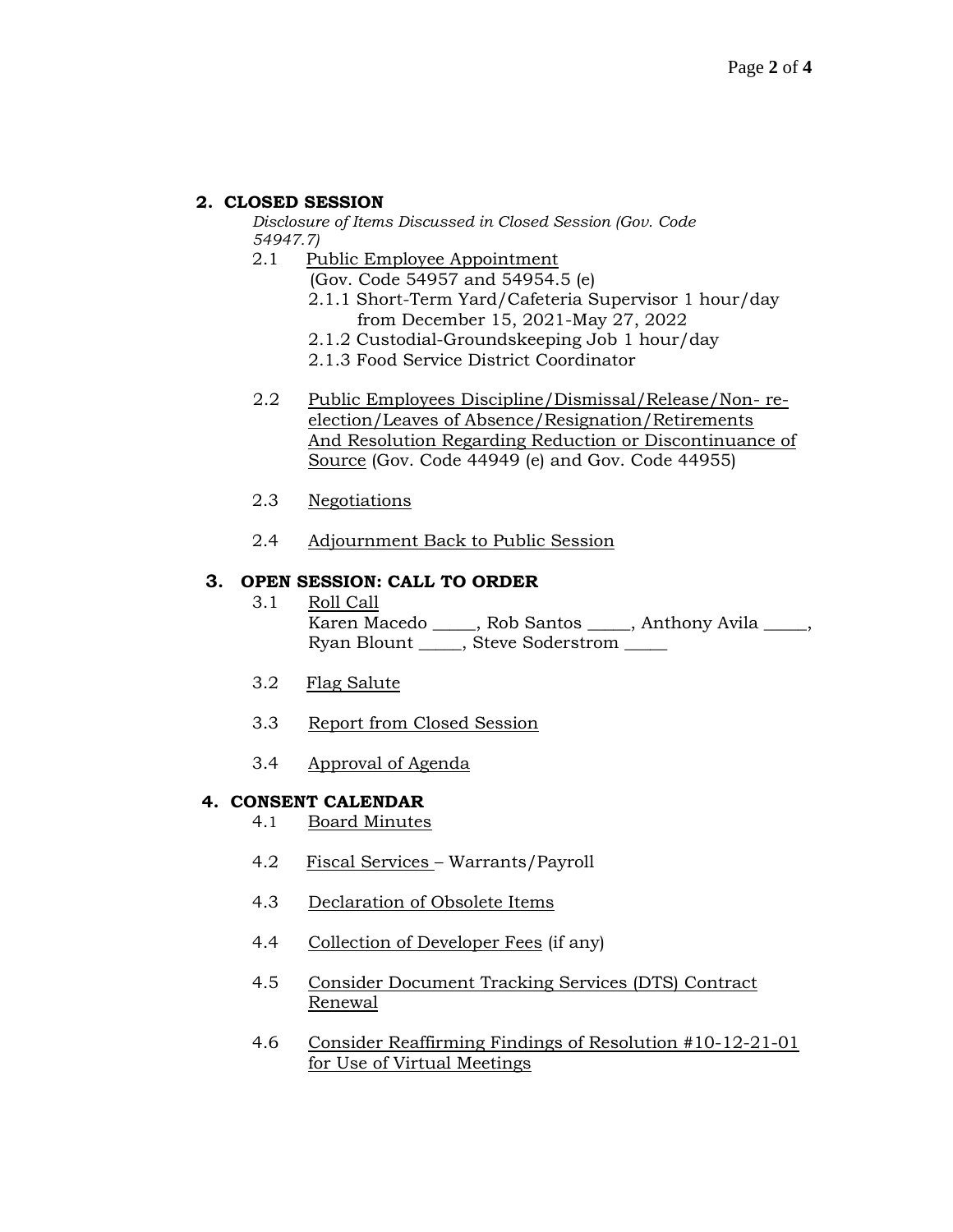### **5. PUBLIC COMMENT/RECOGNITION/COMMUNICATION**

5.1 \$1,100 Donation to the Chatom Union School District Received in 2021 from Mrs. Barbara Patman

### **6. INFORMATION**

- 6.1 Calendar of Events
- 6.2 Board Financial Summary Report
- 6.3 Program Reports:

Chatom Elementary School Mt. View Middle School Chatom State Preschool Chatom Union School District

- 6.4 2020-2021 Developer Fee Annual Report
- 6.5 Governance Planning Letter for Audit

# **7. ACTION**

7.1 Public Hearing:

Chatom Trustee Boundary Analysis and Map Scenarios The Board will receive a presentation detailing the requirement of districts that elect by-trustee area to review their population demographics following each decennial census and adjust their trustee area boundaries to insure population balance. This presentation will also cover the impact of the 2020 census on the district's trustee area boundaries and has draft adjusted maps for the board and the public's consideration. It is recommended the board conduct a public hearing for the purpose of obtaining input on the draft adjusted trustee area map plan scenarios that have been prepared to balance the total population amongst the trustee areas in accordance with Education Code section 5019.5

- 7.1.1 Open Public Hearing
- 7.1.2 Public Comment
- 7.1.3 Close Public Hearing
- 7.2 Consider Approval of Resolution #01-11-22-01 Selecting a Final Adjusted Trustee Area Map Plan Scenario for Use in Electing Governing Board Members Commencing with the November 2022 Governing Board Member Election